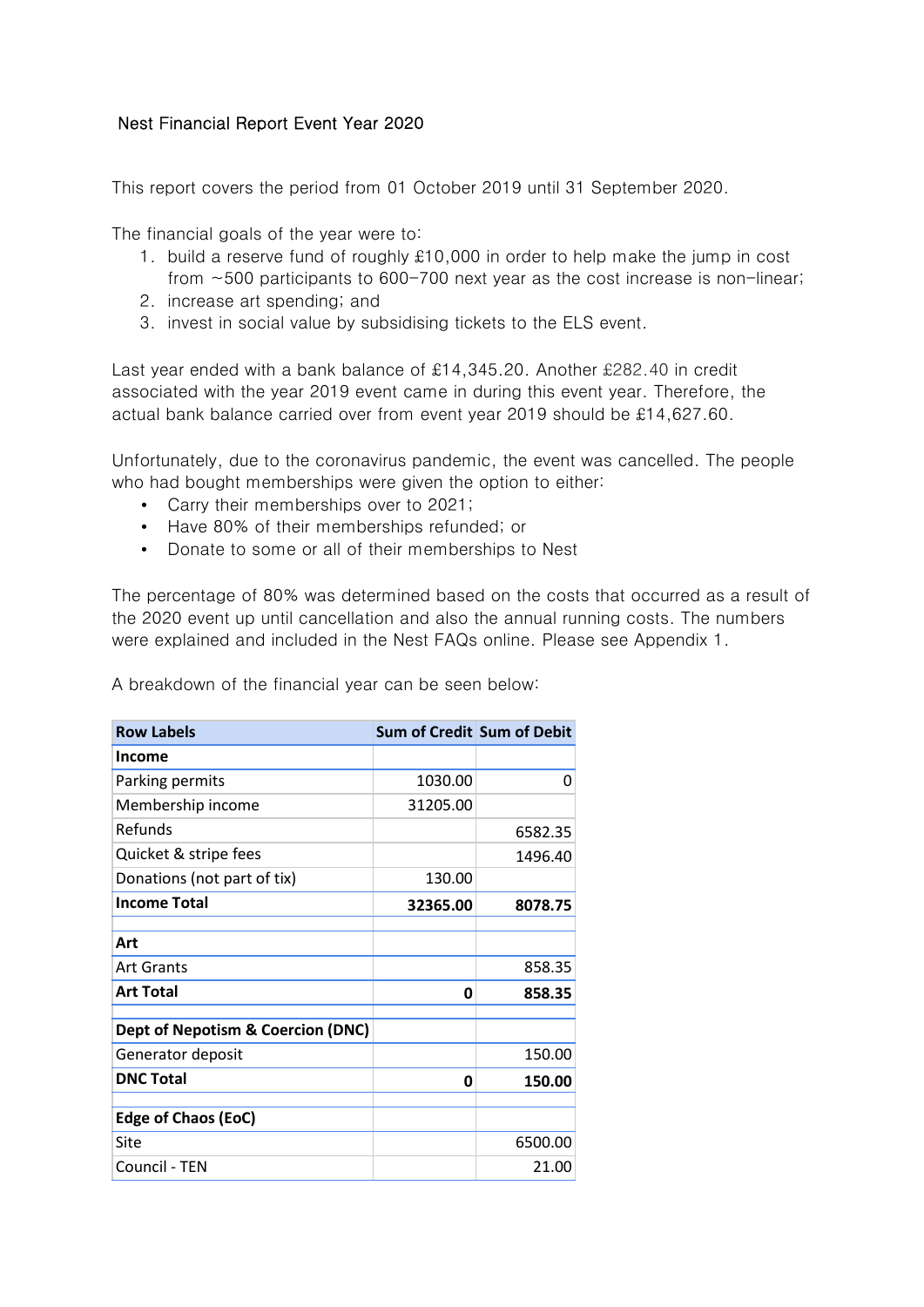| <b>Production Total</b>    | 0        | 6521.00  |
|----------------------------|----------|----------|
| Comms                      |          |          |
| Loomio Subscription        |          | 289.92   |
| IT - Mailchimp             |          | 400.00   |
| <b>Comms Total</b>         | 0        | 689.92   |
| <b>Tech</b>                |          |          |
| IT - Web hosting           |          | 57.46    |
| Quicket                    |          | 1473.52  |
| Scan my post               |          | 130      |
| <b>Tech Total</b>          | 0        | 1660.98  |
| <b>Cat Wrangling</b>       |          |          |
| <b>Cat Wrangling Total</b> | 0        | 0        |
| Community                  |          |          |
| <b>Community Total</b>     | 0        | 0        |
| <b>Misc</b>                |          |          |
| <b>Misc Total</b>          | 0        | 0        |
| <b>Grand Total</b>         | 32365.00 | 17959.00 |

From the above costs, we can see that we brought in £14,406.00 GBP more than we spent. Combined with the £14,627.60 from last year, we now have a surplus of £29,033.60.

There are also no storage payments associated with this event year, so these payments may be outstanding.

In the case of art grants, we contacted the artists as soon as the event had been cancelled to inform them. As such, only a few had started on their art pieces and those people were reimbursed after providing the receipts as per the terms signed up to as part of the art grant application. The artists have been encouraged to bring their art to the Next Nest.

It is important to note that this amount still includes the 193 memberships that have been carried over to Next Nest. £807 was donated to Nest, for which we are very grateful to the community, especially considering the current conditions.